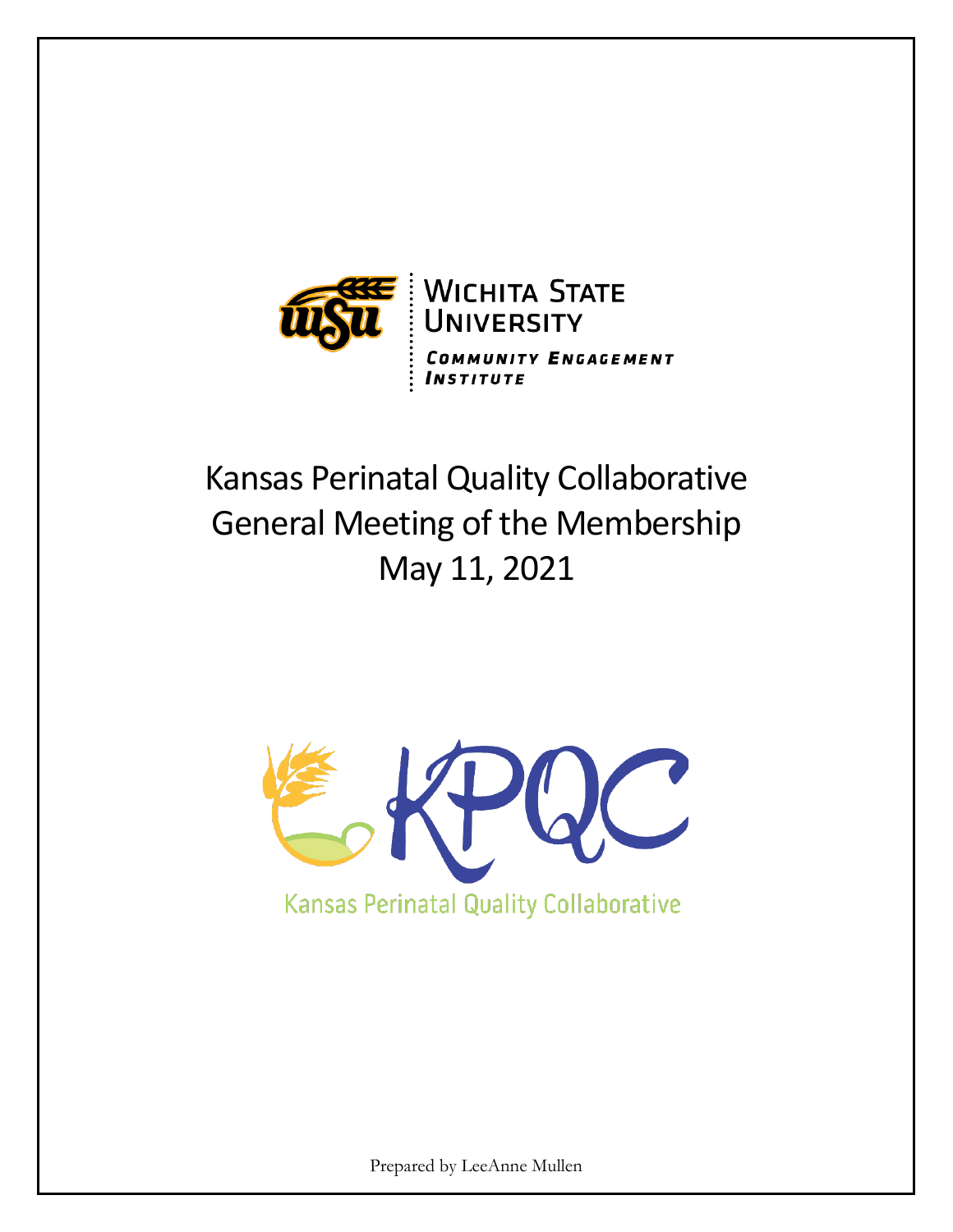### Attendance

68 Members of the Kansas Perinatal Quality Collaborative were in attendance for the Spring General Meeting in held on Zoom May 11, 2021.

| <b>Birth Facilities</b>                                | <b>Partner Organizations</b>                          |
|--------------------------------------------------------|-------------------------------------------------------|
| Advent Health Ottawa (Ottawa)<br>1.                    | Academy of Certified Birth Educators<br>٠             |
| Advent Health Shawnee Mission<br>2.                    | Calm Collections Counseling<br>٠                      |
| (Merriam)                                              | Center for Research for Infant Birth<br>$\bullet$     |
| Ascension Via Christi St Joseph<br>3.                  | and Survival, KU School of Medicine-                  |
| (Wichita)                                              | Wichita                                               |
| Bob Wilson Memorial Hospital<br>4.                     | Community Health Council of WyCo -<br>٠               |
| (Ulyssess)                                             | Cradle Kansas City                                    |
| 5. Citizens Medical Center (Colby)                     |                                                       |
| Community Healthcare System of NE<br>6.                | Doulas of Greater Kansas City, PPRC<br>٠<br>volunteer |
| Kansas (Onaga)                                         |                                                       |
| Geary Community Hospital (Junction<br>7.               | Kansas Academy of Family Physicians<br>$\bullet$      |
| City)                                                  | Kansas Action for Children<br>$\bullet$               |
| 8. Hays Medical Center (Hays)                          | Kansas Breastfeeding Coalition, Inc.<br>٠             |
| 9. Hiawatha Community Hospital                         | Kansas Department of Aging and                        |
| (Hiawatha)                                             | Disability                                            |
| 10. Hutchinson Regional Medical Center<br>(Hutchinson) | Kansas Department of Health and<br>٠                  |
| 11. Kansas Midwives Alliance (Bloom                    | Environment (KDHE)                                    |
| Midwifery & Lactation                                  | Kansas Hospital Association<br>٠                      |
| 12. Kearny County Hospital (Lakin)                     | KS High 5 for Mom & Baby<br>٠                         |
| 13. Lawrence Memorial Hospital                         | <b>KU CPPR</b>                                        |
| (Lawrence)                                             | March of Dimes<br>$\bullet$                           |
| 14. Memorial Hospital System (Abilene)                 | Organon                                               |
| 15. Nemaha Valley Community Hospital                   | Postpartum Resource Center<br>٠                       |
| (Seneca)                                               | Reno County Health Department<br>٠                    |
| 16. New Birth Company (Overland Park)                  | Saline County Health Department                       |
| 17. Newton Medical Center (Newton)                     | Saint Francis Ministries<br>$\bullet$                 |
| 18. Olathe Medical Center (Olathe)                     | United Health Care                                    |
| 19. Overland Park Regional Medical Center              | $\bullet$                                             |
| (Overland Park)                                        | Uzazi Village<br>$\bullet$                            |
| 20. Pratt Regional Medical Center (Pratt)              | Wesley Medical Center                                 |
| 21. Southwest Medical Center (Liberal)                 | Wichita Birth Assistance                              |
| 22. Stormont Vail Health (Topeka)                      | Wichita Birth Justice Society                         |
| 23. Sunflower Birth & Family Wellness<br>(Winfield)    |                                                       |
| 24. University of Kansas Health System                 |                                                       |
| (Kansas City)                                          |                                                       |
| 25. Wesley Medical Center (Wichita)                    |                                                       |
| 26. Western Plains Medical Complex                     |                                                       |
| (Dodge City)                                           |                                                       |

Stakeholders *registered* to be in attendance represented:

WICHITA STATE UNIVERSITY | Community Engagement Institute | 1845 Fairmount Street | Wichita, Kansas 67260-0201 tele: (316) 978-3843 | toll-free: 1-800-445-0116 | fax: (316) 978-3593 | web: www.wichita.edu/ccsr

2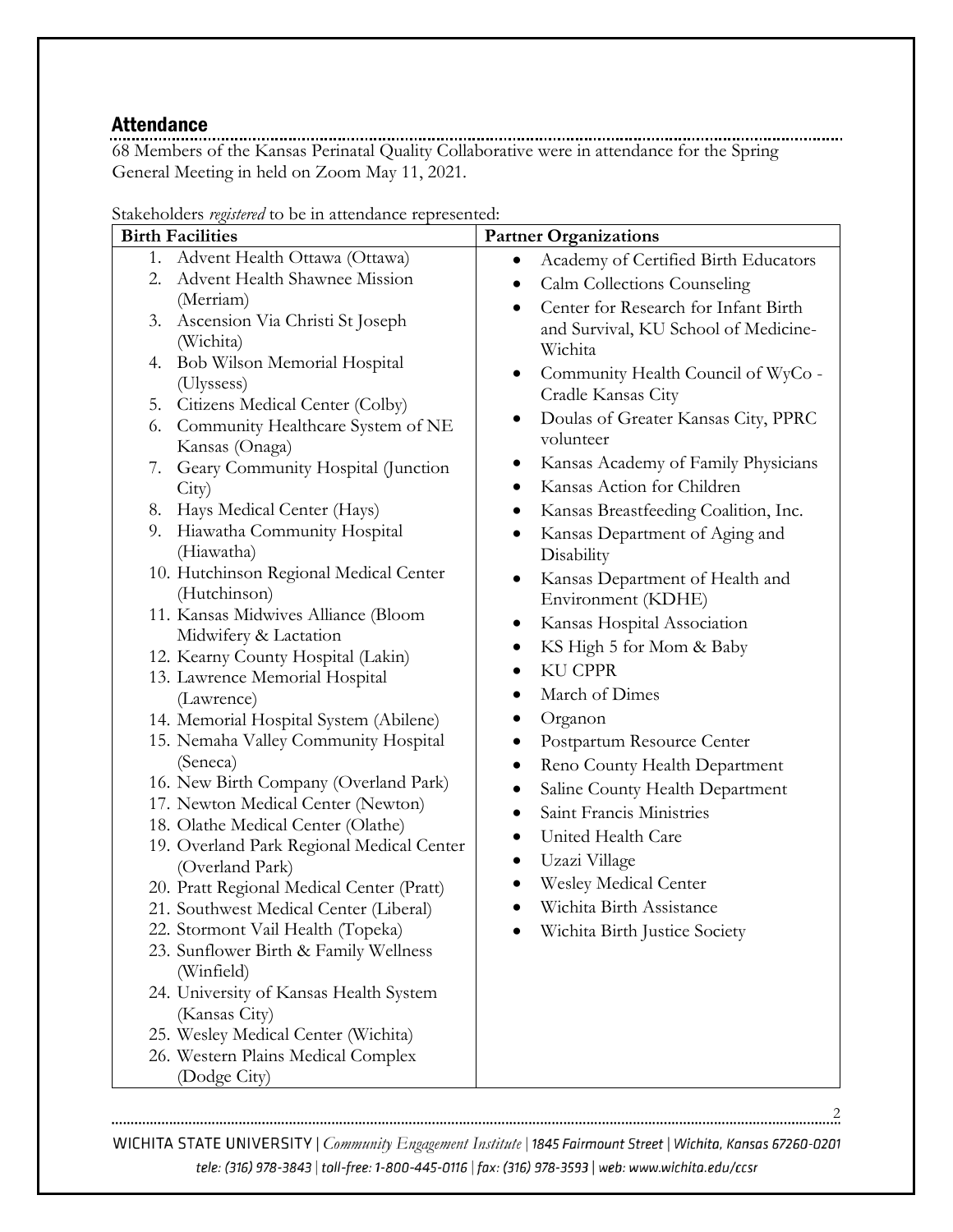Note – due to the Zoom platform, we don't know definitively who was actually in attendance as some accessed the meeting via telephone and some facilities had multiple individuals on the call.

# Opening Statements

- Dr. Devika Maulik, KPQC Executive Committee Chair welcomed the group and made introductions.
- Terrah Stroda, FTI QI Coordinator, celebrated those facilities that have enrolled in the First Trimester Initiative.
- Dr. Lee Norman, kicked off the meeting with an introduction to postpartum care for our state, and what the future will hold.

# Fourth Trimester Initiative Rollout

#### Postpartum Care, Reinvented

- The KPQC has been evaluating a bundle from the Alliance for Innovation on Maternal Health (AIM). The Postpartum care basics for maternal safety: Transition from maternity to well-woman care is the starting point for our work. Kansas intends to enroll in AIM in the Fall of 2021.
- Terrah Stroda shared the goals of enrollment in the new initiative as well as shared the baseline data from those that are enrolled. This final data report will be shared after first round of enrollment is complete at the end of May.
- **Fourth Trimester Initiative Action Plan**

#### **Immediate PP**

- Discharge Summary
- Care Plan + Mom Plan
- Maternal Warning Signs
- AWHONN
- Racial equity, Social Determinants, Navigation

#### **Post-discharge PP**

- Discharge Summary
- Care Plan + Mom Plan
- MWS follow up and re-evaluation

#### **Beyond 12 Weeks**

• Comprehensive Well Woman Exam

WICHITA STATE UNIVERSITY | Community Engagement Institute | 1845 Fairmount Street | Wichita, Kansas 67260-0201 tele: (316) 978-3843 | toll-free: 1-800-445-0116 | fax: (316) 978-3593 | web: www.wichita.edu/ccsr

3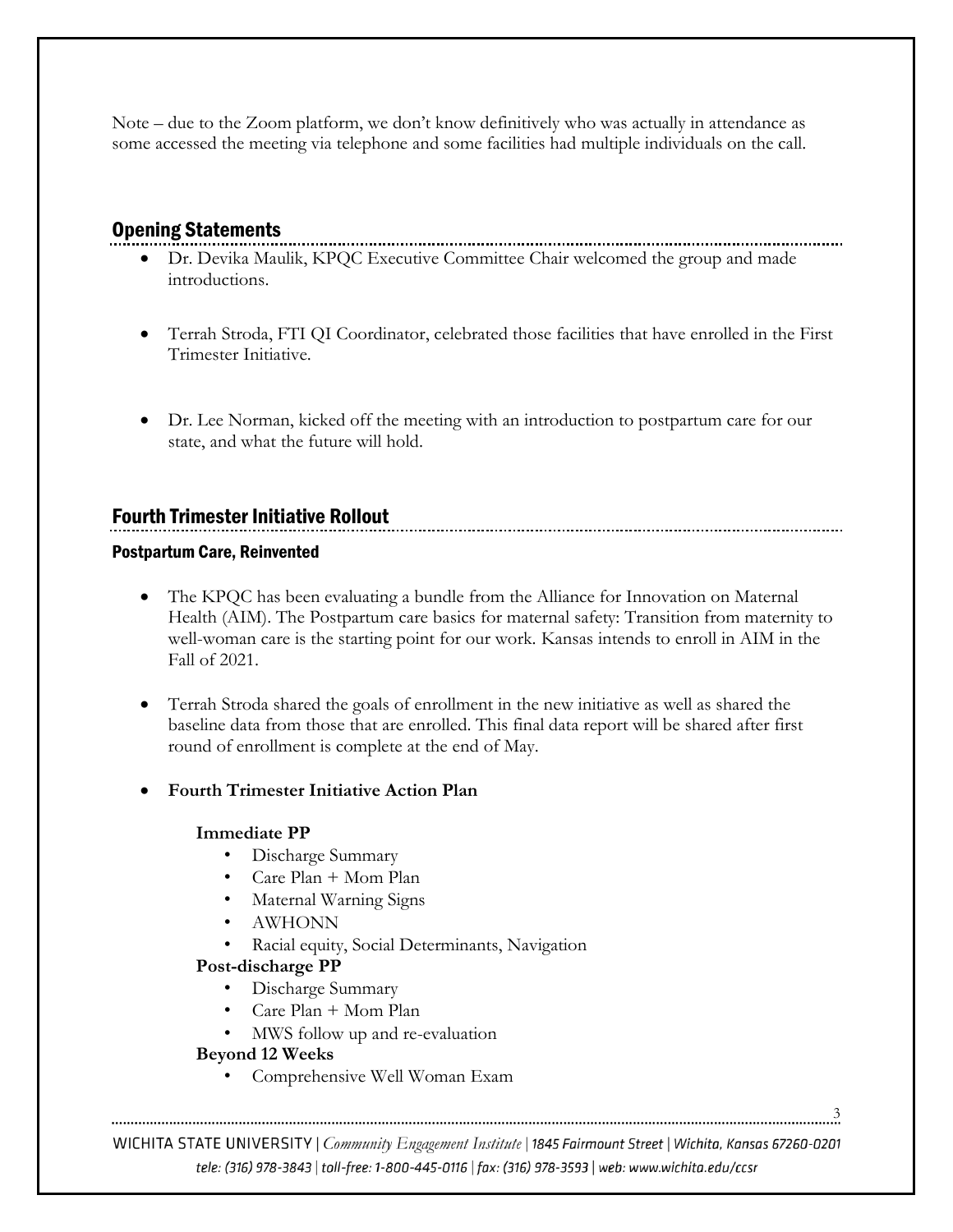• The Fourth Trimester Initiative process and details were introduced to the group as well as reviewing some case studies. The following diagrams demonstrate the process and those involved.

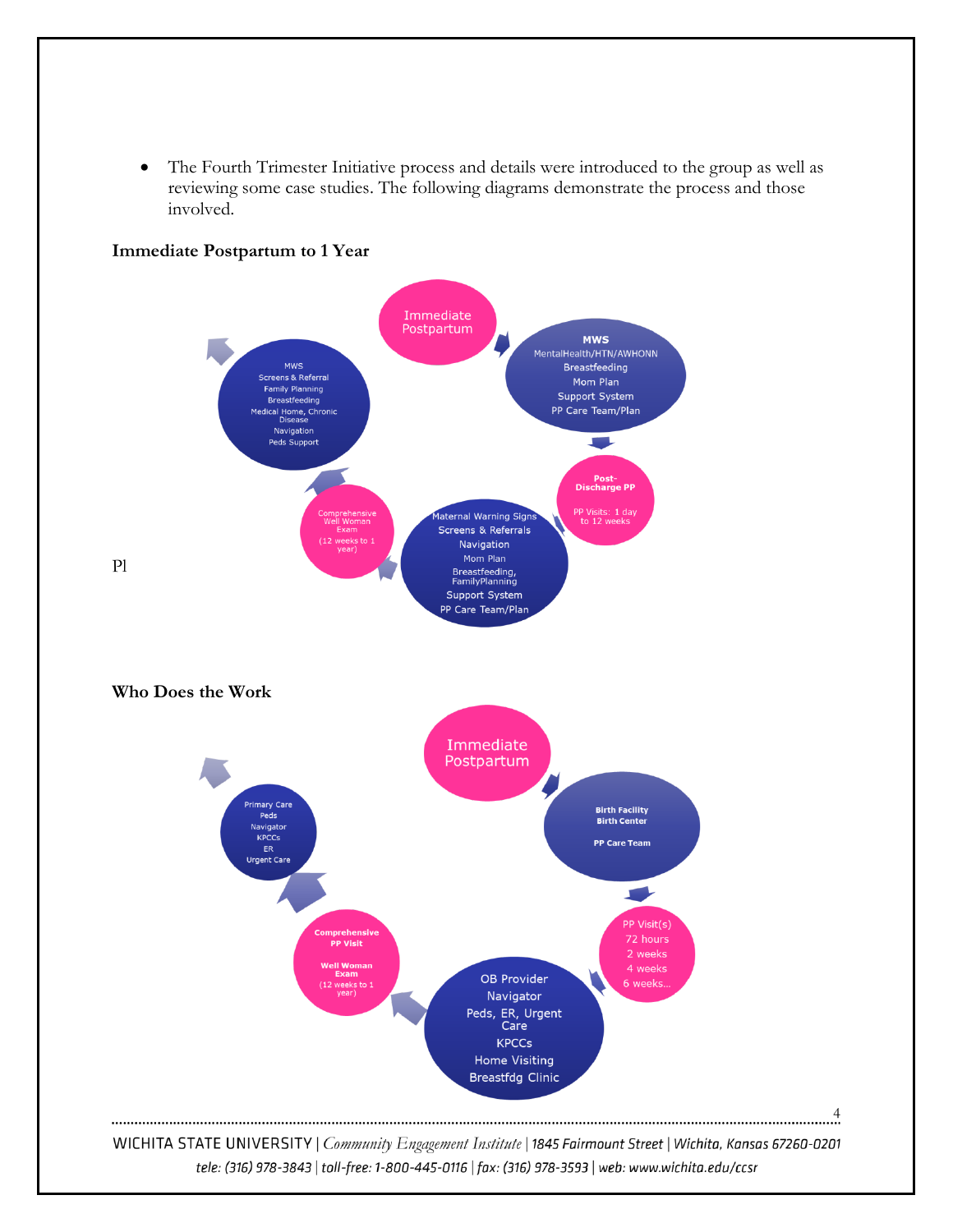#### Connection

- **Sapphire Garcia – Lies**, President, Wichita Birth Justice Society & Patient Representative for the Fourth Trimester Initiative Committee, spoke on the importance of hearing the patient in this work and combatting discrimination and our own implicit biases as we move forward.
- **Breakout Sessions** The large group was split up into three small groups for discussion and continued education on:
	- KIC website
	- Postpartum Care teams

# Business Meeting

- **Bylaw Revisions** Kasey Sorell, KDHE presented the group with two bylaw amendments.
	- 1. **Amendment 1** Vision Statement **Article I Section I, 1.1 Vision (inclusive language)**
		- Kansas is the best place to be born and to be a mother
		- Kansas is the best place to birth, be born, and to raise a family

There was a motion to approve, with a majority in approval.

2. **Amendment 2** - Dr. Morgan added to the KPQC Executive Committee **Article IV Section II, 2.6 (Adding Dr. Morgan officially)**

2.6 The leadership of the Kansas Maternal Mortality Review Committee will appoint a member of their choosing to serve on the Executive Committee of the KPQC. This individual has voting rights and is exempt from Executive Committee member term limits. Any change in KMMRC representative shall be in writing and given to the KPQC Chairperson.

5

There was a motion to approve, with a majority in approval.

WICHITA STATE UNIVERSITY | Community Engagement Institute | 1845 Fairmount Street | Wichita, Kansas 67260-0201 tele: (316) 978-3843 | toll-free: 1-800-445-0116 | fax: (316) 978-3593 | web: www.wichita.edu/ccsr